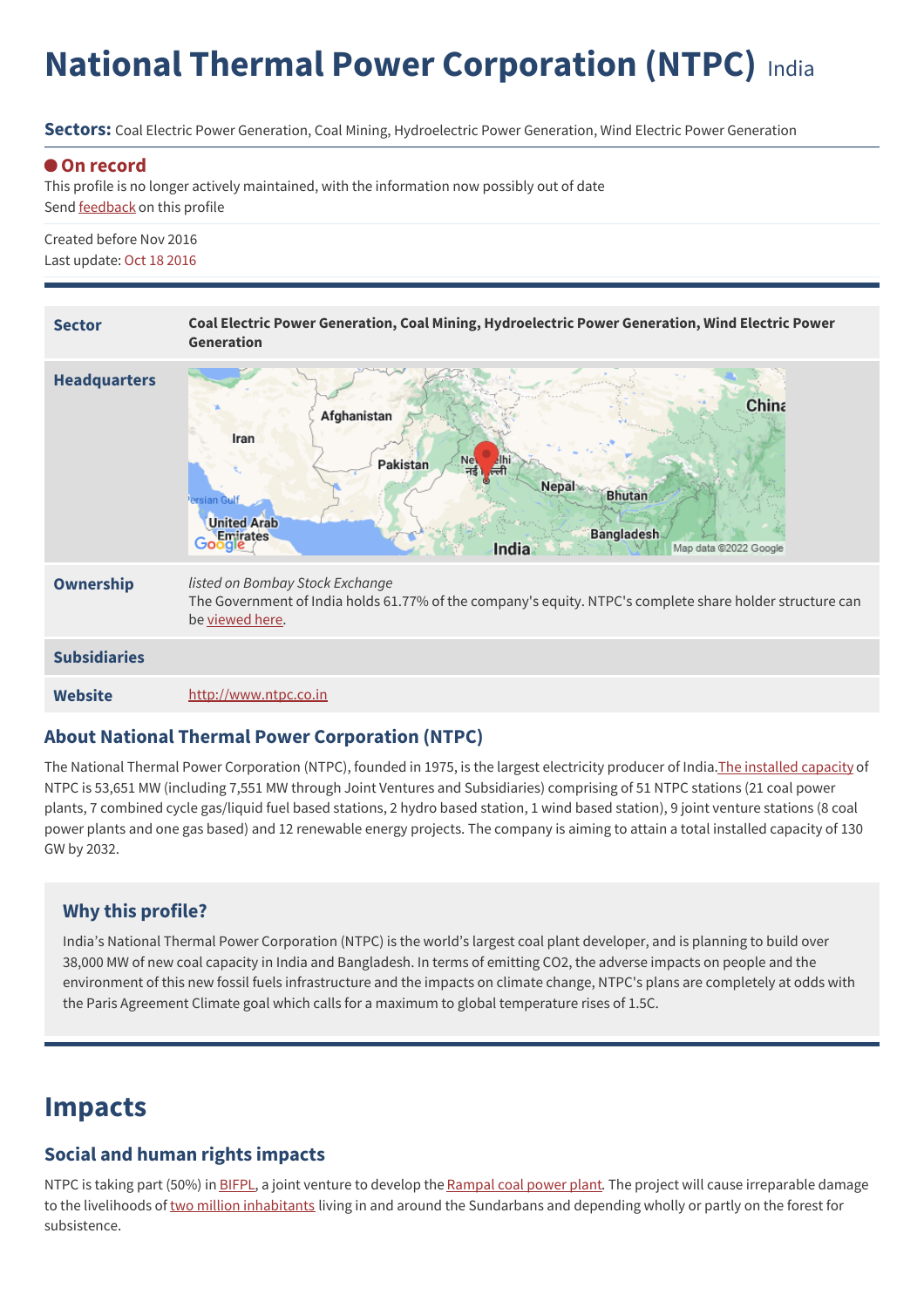NTPC is at the center of many human rights violation cases, most notablymercury [poisoning](http://www.bloomberg.com/news/2014-12-05/amid-india-s-coal-fields-death-lurks-in-poisoned-water.html) that killed thousands of children and left many invalid. NTPC also displaces communities in violent, deceiving and corruption laden precess.

In fact-finding missions by both South Asians for [Human](http://www.southasianrights.org/wp-content/uploads/2015/09/Report-of-the-FFM-Rampa-Bangladesh.pdf) Rights both and [Transparancy](https://www.ti-bangladesh.org/beta3/images/2015/es_ffs_coal_15_en.pdf) International Bangladesh, instances of forced displacement, corruption and human rights violation were reported in connection with the construction of the Rampal plant. Intense and ongoing local and national opposition to the project continues.

### **Environmental and climate impacts**

NTPC has had a bad record of managing its ash. A 2015 report of the Central Electricity Authority [\(CEA](http://cea.nic.in/reports/others/thermal/tcd/flyash_final_1415.pdf)) concluded that17 plants of NTPC generated 59 million tons of ash, but could utilise only 39%. Additionally, NTPC has been illegally disposing of waste water several times, as shown in this [study](http://www.manthan-india.org/wp-content/uploads/2015/04/Impacts-of-Coastal-Coal-Based-Thermal-Power-Plants-on-Water-Report-of-Visit-in-Andhra-Pradesh-and-Tamil-Nadu.pdf).

The serious destructive impacts the Rampal plant will bring to the Sundarbans has already pushed some major institutions to avoid the project. Three large [French](http://www.theguardian.com/environment/blog/2015/jun/25/french-banks-say-no-to-bangladesh-coal-plant) banks have already publicly precluded investments in Rampal. Similarly, the Norwegian Government Pension Fund Global (GPFG) [excluded](http://articles.economictimes.indiatimes.com/2015-03-16/news/60174880_1_coal-mining-coal-india-mining-companies) NTPC from their investment portfolio on recommendation of its Council of Ethics, stating "there is an unacceptable risk that NTPC will contribute to severe environmental damage through the building and operation of the power plant at Rampal, including related transportation services".

### **Other impacts**

NTPC has often been invovled is issues of[corruption](http://articles.economictimes.indiatimes.com/2013-04-26/news/38843834_1_central-vigilance-commission-irregularities-ntpc) in India and when working on power projects abroad, like in Sri [Lanka](http://www.transparency.org/news/pressrelease/tisl_led_coalition_against_corruption_urges_government_to_annul_sampur_powe). Since April 2016, NTPC, along with other power companies, are being investigated for [over-invoicing](http://www.counterview.net/2016/04/rs-29000-crore-scam-forty-top-indian.html) coal imports.

### **Governance**

### **Applicable norms and standards**

**Global [Reporting](http://www.globalreporting.org) Initiative**

### **Updates**

## **Financiers**

From 2014 to 2017 26 financial institutions loaned a total of USD 3.219 billion and provided underwriting services totalling USD 9.237 billion to NTPC. The banks and other FIs involved are specified below.

| <b>Banks</b>                                                                                                                        |                   |               |                              |
|-------------------------------------------------------------------------------------------------------------------------------------|-------------------|---------------|------------------------------|
| <b>Axis Bank India profile</b>                                                                                                      |                   |               | Details $\blacktriangledown$ |
| Share issue – underwriter<br>Combined share and bond issuance underwriting<br>source: BankTrack Coal Developers Report 2017<br>link | USD 1.124 billion | 2014 - 2017   |                              |
| Uncategorised<br>shares/bonds underwriter or manager<br>source: Banks and Coal Spreadsheet, Profundo, 2014                          | EUR 20.1 million  | $2005 - 2013$ |                              |
| <b>BNP Paribas</b> France profile                                                                                                   |                   |               | Details $\nabla$             |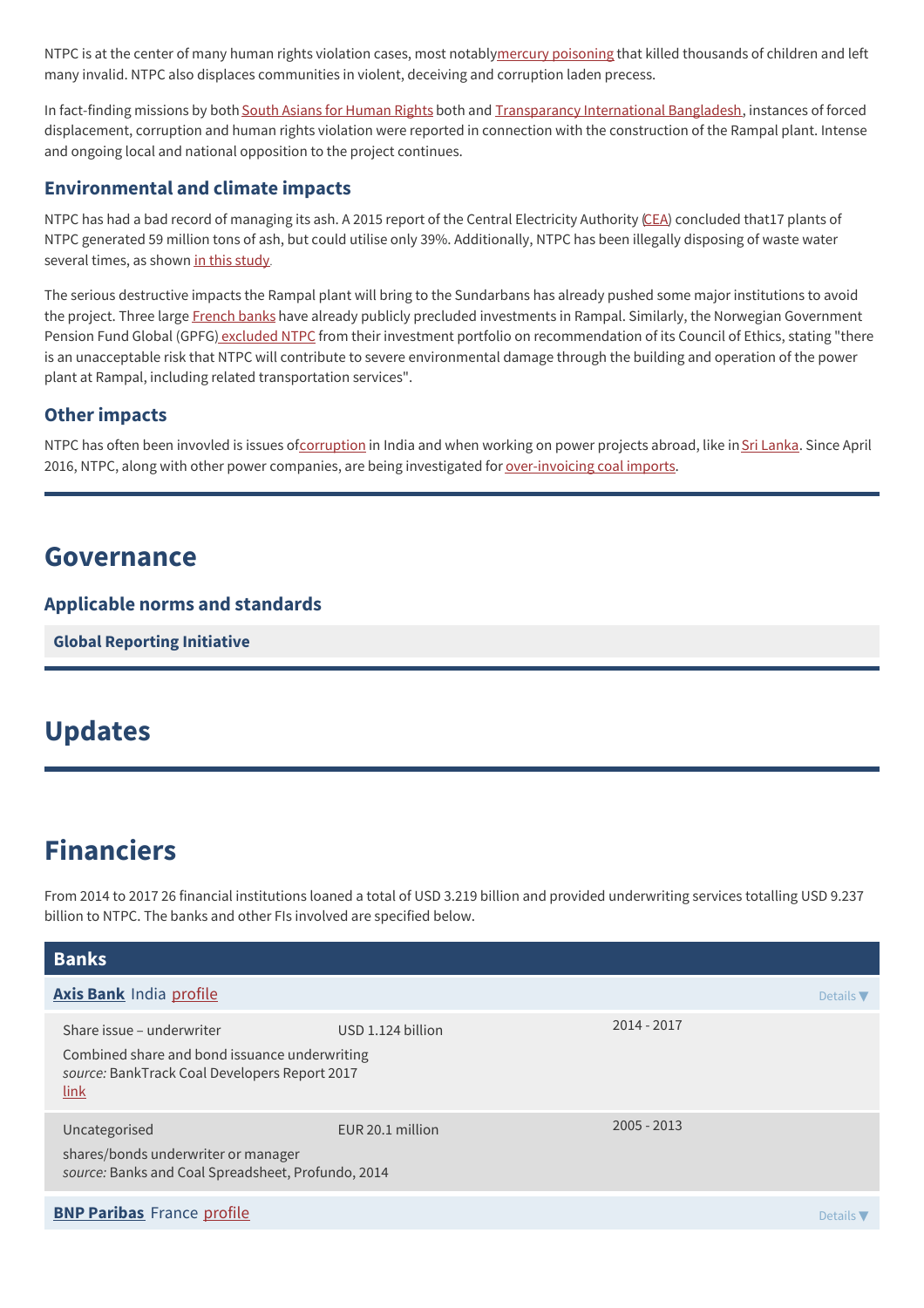| Debt - corporate loan<br>source: Banks and Coal Spreadsheet, Profundo, 2014                                                                | EUR 14.2 million                                                                                                         | $2005 - 2013$ |                              |
|--------------------------------------------------------------------------------------------------------------------------------------------|--------------------------------------------------------------------------------------------------------------------------|---------------|------------------------------|
| Debt - corporate loan                                                                                                                      | source: Euroweek - Issue: 972; Asian Development Bank, Manilla, 25 October 2006; Thomson ONE database.                   |               |                              |
| <b>Bank of America</b> United States profile                                                                                               |                                                                                                                          |               | Details $\nabla$             |
| Debt - corporate loan<br>source: Banks and Coal Spreadsheet, Profundo, 2014                                                                | EUR 3.4 million                                                                                                          | $2005 - 2013$ |                              |
| Debt - corporate loan                                                                                                                      | source: Euroweek - Issue: 972; Asian Development Bank, Manilla, 25 October 2006; Thomson ONE database.                   |               |                              |
| <b>Bank of India India profile</b>                                                                                                         |                                                                                                                          |               | Details $\nabla$             |
| Debt - corporate loan<br>source: Banks and Coal Spreadsheet, Profundo, 2014                                                                | EUR 26.3 million                                                                                                         | $2005 - 2013$ |                              |
| Bank of New York Mellon United States profile                                                                                              |                                                                                                                          |               | Details $\nabla$             |
| Share issue - underwriter<br>source: NTPC shareholder spreadsheet, Profundo                                                                | USD 30.12 million                                                                                                        | 2016          |                              |
| <b>Bank of Taiwan</b> Taiwan, Republic of China profile                                                                                    |                                                                                                                          |               | Details $\nabla$             |
| Debt - corporate loan                                                                                                                      | source: Euroweek - Issue: 972; Asian Development Bank, Manilla, 25 October 2006; Thomson ONE database.                   |               |                              |
| <b>Barclays</b> United Kingdom profile                                                                                                     |                                                                                                                          |               | Details $\nabla$             |
| Share issue - underwriter<br>Combined share and bond issuance underwriting<br>source: BankTrack Coal Developers Report 2017<br><u>link</u> | USD 631 million                                                                                                          | 2014 - 2017   |                              |
| Uncategorised                                                                                                                              | EUR 172.8 million                                                                                                        | $2005 - 2013$ |                              |
| shares/bonds underwriter or manager<br>source: Banks and Coal Spreadsheet, Profundo, 2014                                                  |                                                                                                                          |               |                              |
| Bond issue - underwriter<br>source: Thomson ONE database.                                                                                  |                                                                                                                          |               |                              |
| <b>BayernLB</b> Germany profile                                                                                                            |                                                                                                                          |               | Details $\nabla$             |
| Debt - corporate loan<br>New Delhi, 27 March 2007.                                                                                         | source: Euroweek - Issue: 972; Asian Development Bank, Manilla, 25 October 2006;Thomson ONE database;Press release NTPC, |               |                              |
| <b>China Construction Bank</b> China profile                                                                                               |                                                                                                                          |               | Details $\blacktriangledown$ |
| Debt - corporate loan<br>source: Banks and Coal Spreadsheet, Profundo, 2014                                                                | EUR 1.8 million                                                                                                          | $2005 - 2013$ |                              |
| Debt - corporate loan                                                                                                                      | source: Euroweek - Issue: 972; Asian Development Bank, Manilla, 25 October 2006; Thomson ONE database.                   |               |                              |
| <b>Citi</b> United States profile                                                                                                          |                                                                                                                          |               | Details $\blacktriangledown$ |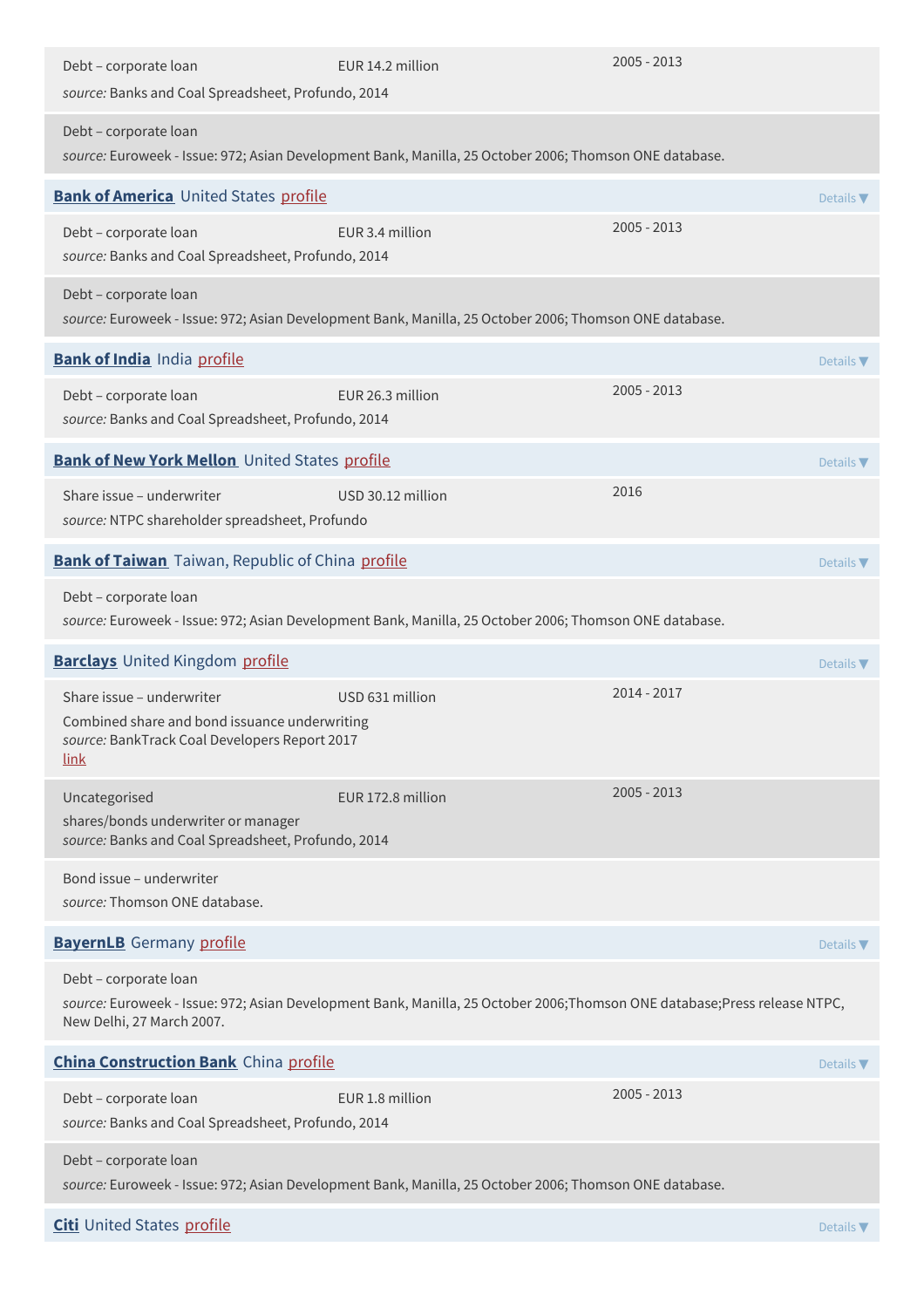| Share issue - underwriter                                                                                                           | USD 850 million                                                                                        | 2014 - 2017                  |  |
|-------------------------------------------------------------------------------------------------------------------------------------|--------------------------------------------------------------------------------------------------------|------------------------------|--|
| Combined share and bond issuance underwriting<br>source: BankTrack Coal Developers Report<br><u>link</u>                            |                                                                                                        |                              |  |
| Uncategorised<br>shares/bonds underwriter or manager<br>source: Banks and Coal Spreadsheet, Profundo, 2014                          | EUR 345.6 million                                                                                      | $2005 - 2013$                |  |
| <b>Crédit Mutuel France profile</b>                                                                                                 |                                                                                                        | Details V                    |  |
| Debt - corporate loan                                                                                                               | source: Euroweek - Issue: 972; Asian Development Bank, Manilla, 25 October 2006; Thomson ONE database. |                              |  |
| <b>DZ Bank</b> Germany profile                                                                                                      |                                                                                                        | Details $\nabla$             |  |
| Debt - corporate loan<br>source: Banks and Coal Spreadsheet, Profundo, 2014                                                         | EUR 3.4 million                                                                                        | $2005 - 2013$                |  |
| Debt - corporate loan                                                                                                               | source: Euroweek - Issue: 972; Asian Development Bank, Manilla, 25 October 2006; Thomson ONE database. |                              |  |
| <b>Deutsche Bank</b> Germany profile                                                                                                |                                                                                                        | Details $\nabla$             |  |
| Share issue - underwriter<br>Combined share and bond issuance underwriting<br>source: BankTrack Coal Developers Report 2017<br>link | USD 584 million                                                                                        | $2014 - 2017$                |  |
| Share issue - underwriter<br>source: NTPC shareholder spreadsheet, Profundo                                                         | USD 10.76 million                                                                                      | 2016                         |  |
| Uncategorised<br>shares/bonds underwriter or manager<br>source: Banks and Coal Spreadsheet, Profundo, 2014                          | EUR 258.6 million                                                                                      | $2005 - 2013$                |  |
| Bond issue - underwriter<br>source: Thomson ONE database.                                                                           |                                                                                                        |                              |  |
| Dexia Group France profile                                                                                                          |                                                                                                        | Details $\nabla$             |  |
| Debt - corporate loan<br>source: Banks and Coal Spreadsheet, Profundo, 2014                                                         | EUR 3.2 million                                                                                        | $2005 - 2013$                |  |
| Debt - corporate loan                                                                                                               | source: Euroweek - Issue: 972; Asian Development Bank, Manilla, 25 October 2006; Thomson ONE database. |                              |  |
| Goldman Sachs United States profile                                                                                                 |                                                                                                        | Details $\blacktriangledown$ |  |
| Uncategorised<br>shares/bonds underwriter or manager<br>source: Banks and Coal Spreadsheet, Profundo, 2014                          | EUR 109.8 million                                                                                      | $2005 - 2013$                |  |
| <b>HDFC Bank India profile</b>                                                                                                      |                                                                                                        | Details $\nabla$             |  |
| Debt - corporate loan<br>source: NTPC Press release<br><u>link</u>                                                                  | USD 210 million                                                                                        | July 2018 - July 2033        |  |
|                                                                                                                                     |                                                                                                        |                              |  |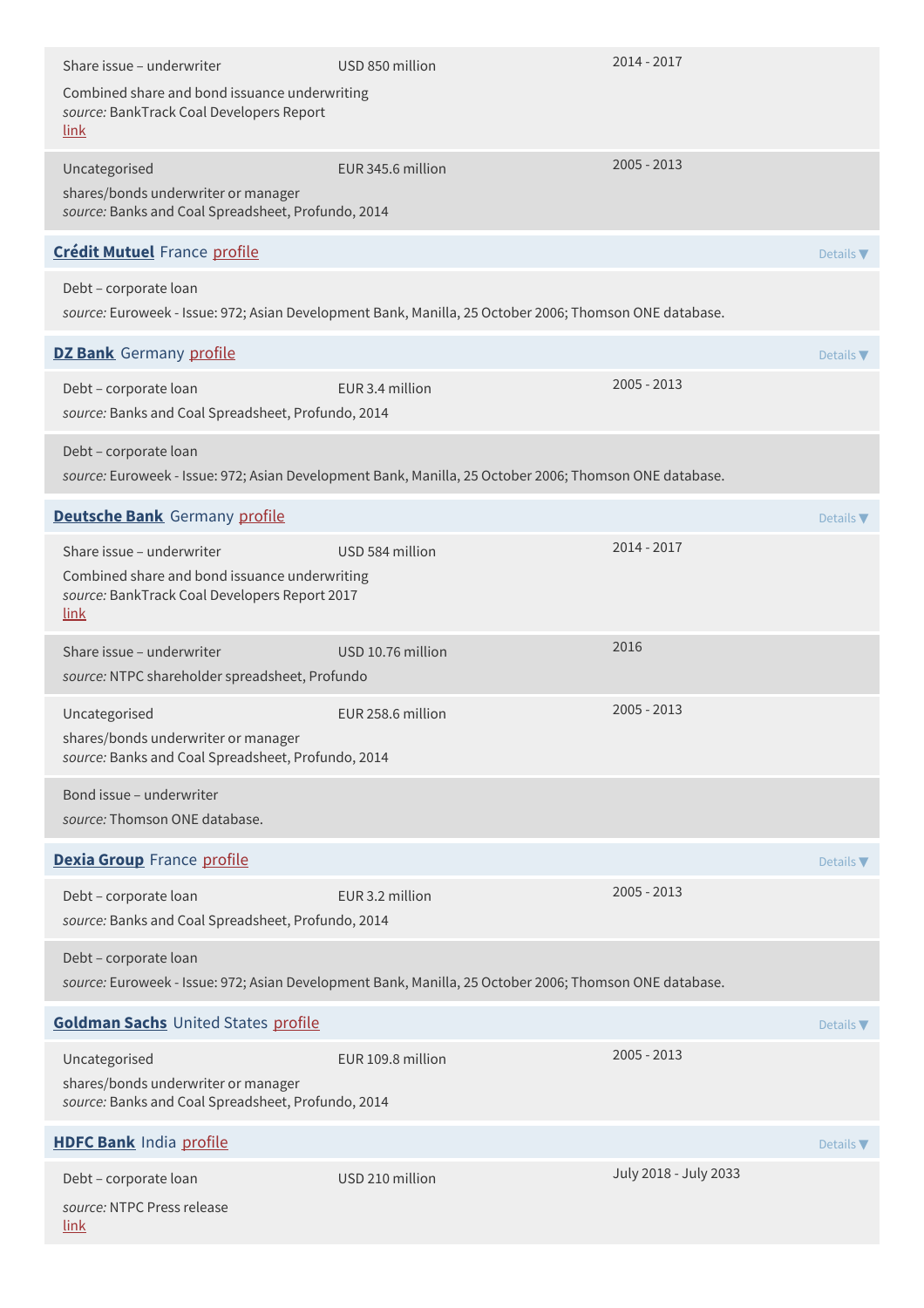| Debt - corporate loan<br>source: BankTrack Coal Developers Report 2017<br><u>link</u>                                                      | USD 322 million   | 2014 - 2017               |                              |
|--------------------------------------------------------------------------------------------------------------------------------------------|-------------------|---------------------------|------------------------------|
| Share issue - underwriter<br>Combined share and bond issuance underwriting<br>source: BankTrack Coal Developers Report 2017<br>link        | USD 262 million   | $2014 - 2017$             |                              |
| <b>HSBC</b> United Kingdom profile                                                                                                         |                   |                           | Details $\nabla$             |
| Share issue - underwriter<br>Share and bond issuance underwriting<br>source: BankTrack Coal Developers Report 2017<br><u>link</u>          | USD 535 million   | $2014 - 2017$             |                              |
| Share issue - underwriter<br>source: NTPC Shareholders Spreadsheet, Profundo                                                               | USD 50.01 million | 2016                      |                              |
| Debt - corporate loan<br>source: Banks and Coal Spreadsheet, Profundo, 2014                                                                | EUR 7.6 million   | $2005 - 2013$             |                              |
| <b>ICICI Bank</b> India profile                                                                                                            |                   |                           | Details $\nabla$             |
| Debt - corporate loan<br>source: NTPC Press release<br>link                                                                                | USD 420 million   | August 2017 - August 2032 |                              |
| Debt - corporate loan<br>source: BankTrack Coal Developers Report 2017<br>link                                                             | USD 469 million   | 2014 - 2017               |                              |
| Share issue - underwriter<br>Combined share and bond issuance underwriting<br>source: BankTrack Coal Developers report 2017<br><u>link</u> | USD 943 million   | 2014 - 2017               |                              |
| Share issue - underwriter<br>source: NTPC Shareholders spreadsheet, Profundo                                                               | USD 31.71 million | 2016                      |                              |
| Uncategorised<br>shares/bonds underwriter or manager<br>source: Banks and Coal Spreadsheet, Profundo, 2014                                 | EUR 51.3 million  | $2005 - 2013$             |                              |
| Uncategorised<br>Principal Manager<br>source: Annual Report 2007-2008, NTPC, New Delhi, August 2008.                                       |                   |                           |                              |
| <b>IDFC</b> India profile                                                                                                                  |                   |                           | Details $\blacktriangledown$ |
| Uncategorised<br>shares/bonds underwriter or manager<br>source: Banks and Coal Spreadsheet, Profundo, 2014                                 | EUR 9.5 million   | $2005 - 2013$             |                              |
| <b>Intesa Sanpaolo Italy profile</b>                                                                                                       |                   |                           | Details $\blacktriangledown$ |
| Debt - corporate loan<br>source: Banks and Coal Spreadsheet, Profundo, 2014                                                                | EUR 3.2 million   | $2005 - 2013$             |                              |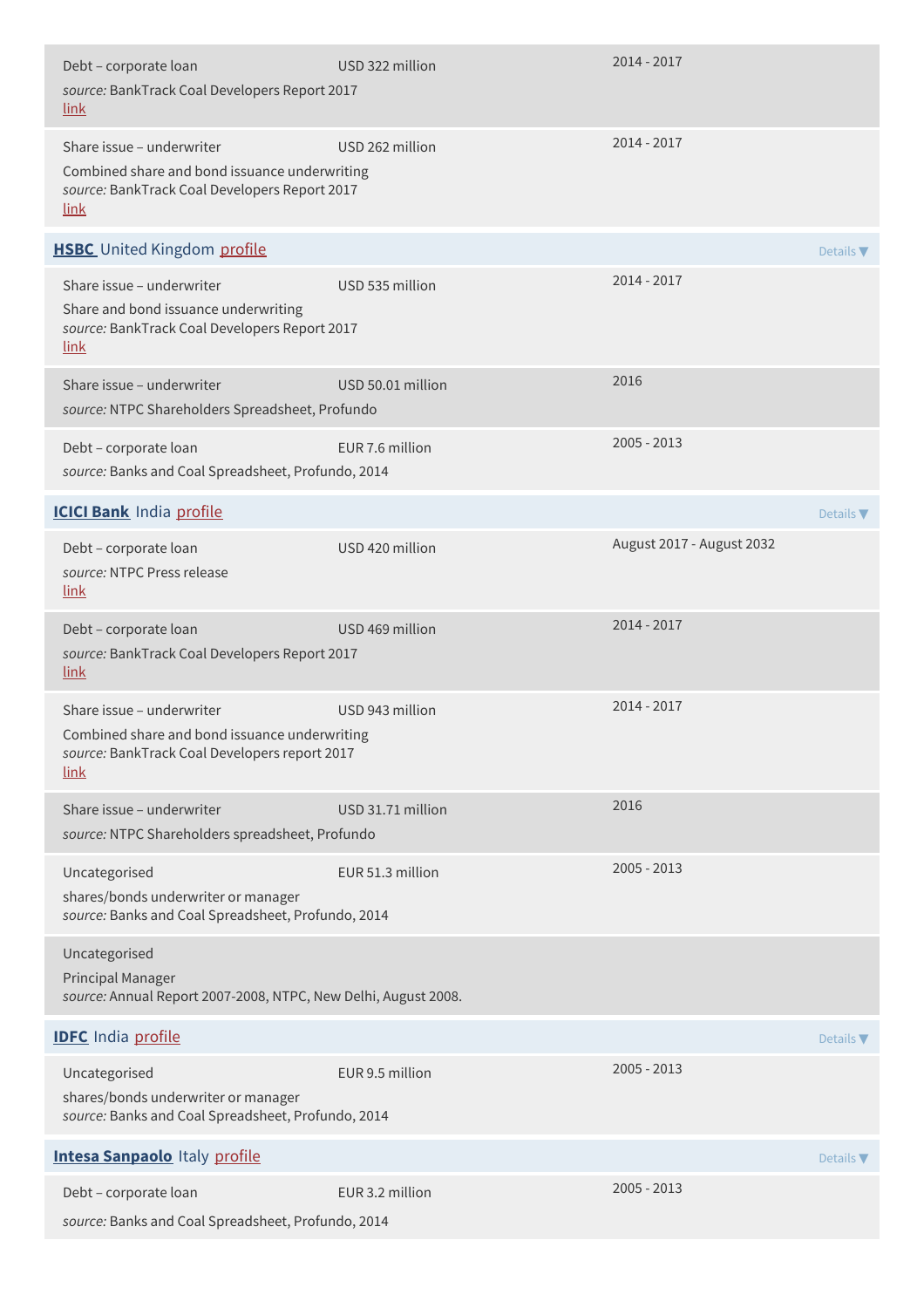### Debt – corporate loan

*source:* Euroweek - Issue: 972; Asian Development Bank, Manilla, 25 October 2006; Thomson ONE database.

| JPMorgan Chase United States profile                                                                                                       |                                                                                                                           |               | Details $\nabla$             |
|--------------------------------------------------------------------------------------------------------------------------------------------|---------------------------------------------------------------------------------------------------------------------------|---------------|------------------------------|
| Uncategorised<br>shares/bonds underwriter or manager<br>source: Banks and Coal Spreadsheet, Profundo, 2014                                 | EUR 151.6 million                                                                                                         | $2005 - 2013$ |                              |
| <b>KfW IPEX-Bank</b> Germany profile                                                                                                       |                                                                                                                           |               | Details $\nabla$             |
| Debt - corporate loan<br>source: Banks and Coal Spreadsheet, Profundo, 2014                                                                | EUR 100.2 million                                                                                                         | $2005 - 2013$ |                              |
| Debt - corporate loan<br>New Delhi, 27 March 2007.                                                                                         | source: Euroweek - Issue: 972; Asian Development Bank, Manilla, 25 October 2006;Thomson ONE database; Press release NTPC, |               |                              |
| Korea Development Bank South Korea profile                                                                                                 |                                                                                                                           |               | Details $\blacktriangledown$ |
| Debt - corporate loan                                                                                                                      | source: Euroweek - Issue: 972; Asian Development Bank, Manilla, 25 October 2006; Thomson ONE database.                    |               |                              |
| <b>Kotak Mahindra Finance</b>                                                                                                              |                                                                                                                           |               | Details $\blacktriangledown$ |
| Share issue - underwriter<br>Combined share and bond issuance underwriting<br>source: BankTrack Coal Developers Report 2017<br>link        | USD 175 million                                                                                                           | 2014 - 2017   |                              |
| Land Bank of Taiwan Taiwan, Republic of China profile                                                                                      |                                                                                                                           |               | Details $\nabla$             |
| Debt - corporate loan                                                                                                                      | source: Euroweek - Issue: 972; Asian Development Bank, Manilla, 25 October 2006; Thomson ONE database.                    |               |                              |
| Life Insurance Corporation of India India profile                                                                                          |                                                                                                                           |               | Details $\nabla$             |
| Share issue - underwriter<br>source: NTPC Shareholders Spreadsheet, Profundo                                                               | USD 1,856.12 million                                                                                                      | 2016          |                              |
| Mitsubishi UFJ Financial Group (MUFG) Japan profile                                                                                        |                                                                                                                           |               | Details $\nabla$             |
| Share issue - underwriter<br>Combined share and bond issuance underwriting<br>source: BankTrack Coal Developers Report 2017<br><u>link</u> | USD 287 million                                                                                                           | 2014 - 2017   |                              |
| Debt - corporate loan<br>source: Banks and Coal Spreadsheet, Profundo, 2014                                                                | EUR 162.7 million                                                                                                         | $2005 - 2013$ |                              |
| Debt - corporate loan                                                                                                                      | source: Euroweek - Issue: 972; Asian Development Bank, Manilla, 25 October 2006; Thomson ONE database.                    |               |                              |
| Debt - project finance                                                                                                                     | source: Press release JBIC, Tokyo, 20 December 2007; Press release NTPC, New Delhi, 24 December 2007.                     |               |                              |
| Mizuho Japan profile                                                                                                                       |                                                                                                                           |               | Details $\nabla$             |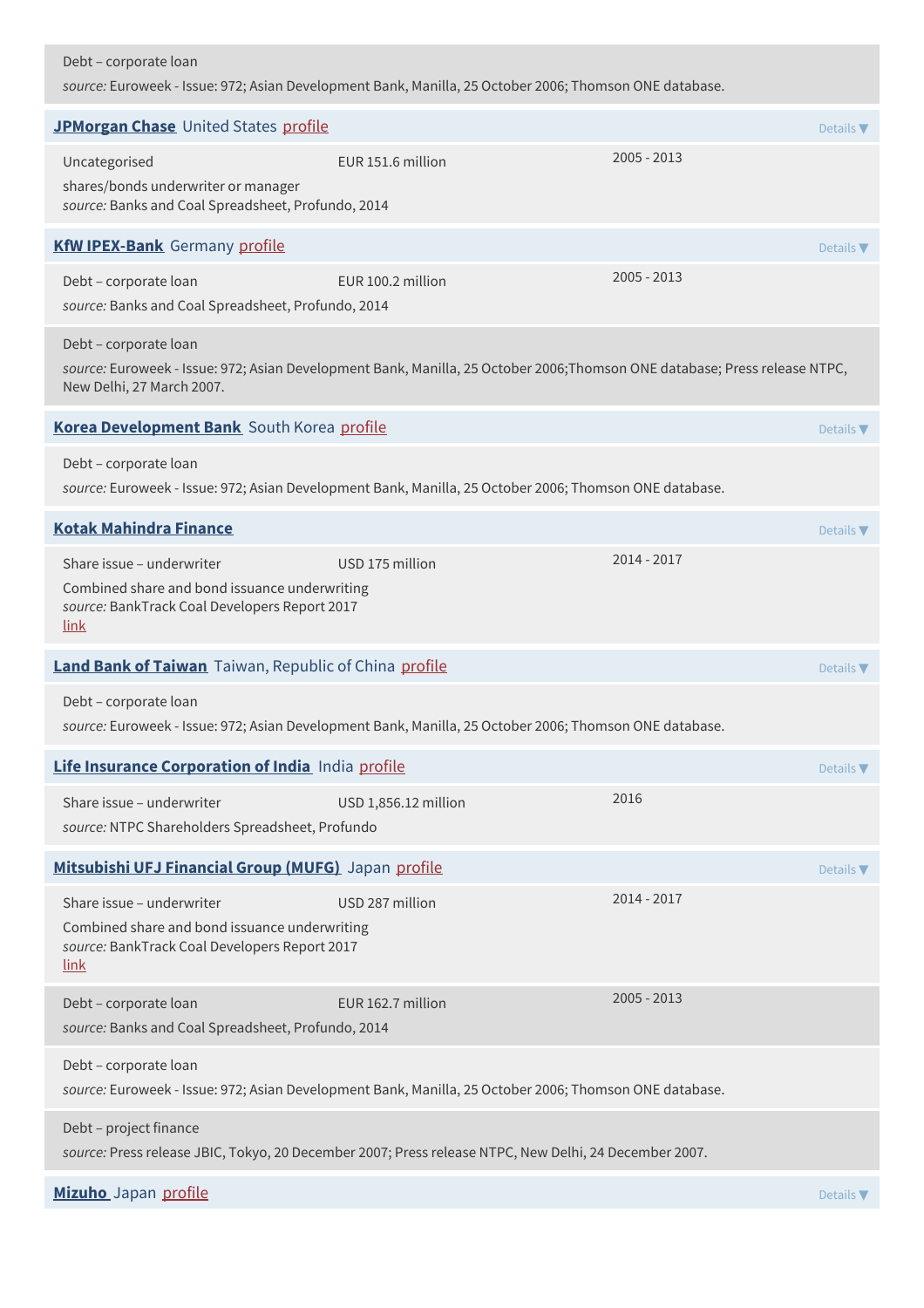| Debt - corporate loan<br>source: BankTrack Coal Developers Report 2017<br><u>link</u>                                               | USD 125 million   | $2014 - 2017$     |
|-------------------------------------------------------------------------------------------------------------------------------------|-------------------|-------------------|
| Debt - corporate loan<br>source: link                                                                                               | USD 250 million   | 30 September 2014 |
| Debt - corporate loan<br>source: Banks and Coal Spreadsheet, Profundo, 2014                                                         | EUR 68.5 million  | 2005 - 2013       |
| Debt - corporate loan<br>source: Euroweek - Issue: 972; Asian Development Bank, Manilla, 25 October 2006; Thomson ONE database.     |                   |                   |
| Debt - project finance<br>source: Press release JBIC, Tokyo, 20 December 2007; Press release NTPC, New Delhi, 24 December 2007.     |                   |                   |
| Morgan Stanley United States profile                                                                                                |                   | Details $\nabla$  |
| Uncategorised<br>shares/bonds underwriter or manager<br>source: Banks and Coal Spreadsheet, Profundo, 2014                          | EUR 109.8 million | 2005 - 2013       |
| <b>NatWest</b> United Kingdom profile                                                                                               |                   | Details $\nabla$  |
| Uncategorised<br>shares/bonds underwriter or manager<br>source: Banks and Coal Spreadsheet, Profundo, 2014                          | EUR 84.2 million  | 2005 - 2013       |
| <b>Nordea</b> Finland profile                                                                                                       |                   | Details $\nabla$  |
| Share issue - underwriter<br>source: NTPC Shareholders Spreadsheet, Profundo                                                        | USD 18.18 million | 2016              |
| Société Générale France profile                                                                                                     |                   | Details V         |
| Debt - corporate loan<br>source: Banks and Coal Spreadsheet, Profundo, 2014                                                         | EUR 33.9 million  | 2005 - 2013       |
| Debt - corporate loan<br>source: Euroweek - Issue: 972; Asian Development Bank, Manilla, 25 October 2006; Thomson ONE database.     |                   |                   |
| Debt - project finance<br>source: Press release JBIC, Tokyo, 20 December 2007; Press release NTPC, New Delhi, 24 December 2007.     |                   |                   |
| <b>Standard Chartered</b> United Kingdom profile                                                                                    |                   | Details $\nabla$  |
| Share issue - underwriter<br>Combined share and bond issuance underwriting<br>source: BankTrack Coal Developers Report 2017<br>link | USD 287 million   | 2014 - 2017       |
| <b>State Bank of India India profile</b>                                                                                            |                   | Details $\nabla$  |
| Debt - corporate loan<br>source: BankTrack Coal Developers Report 2017<br><u>link</u>                                               | USD 1.705 billion | 2014 - 2017       |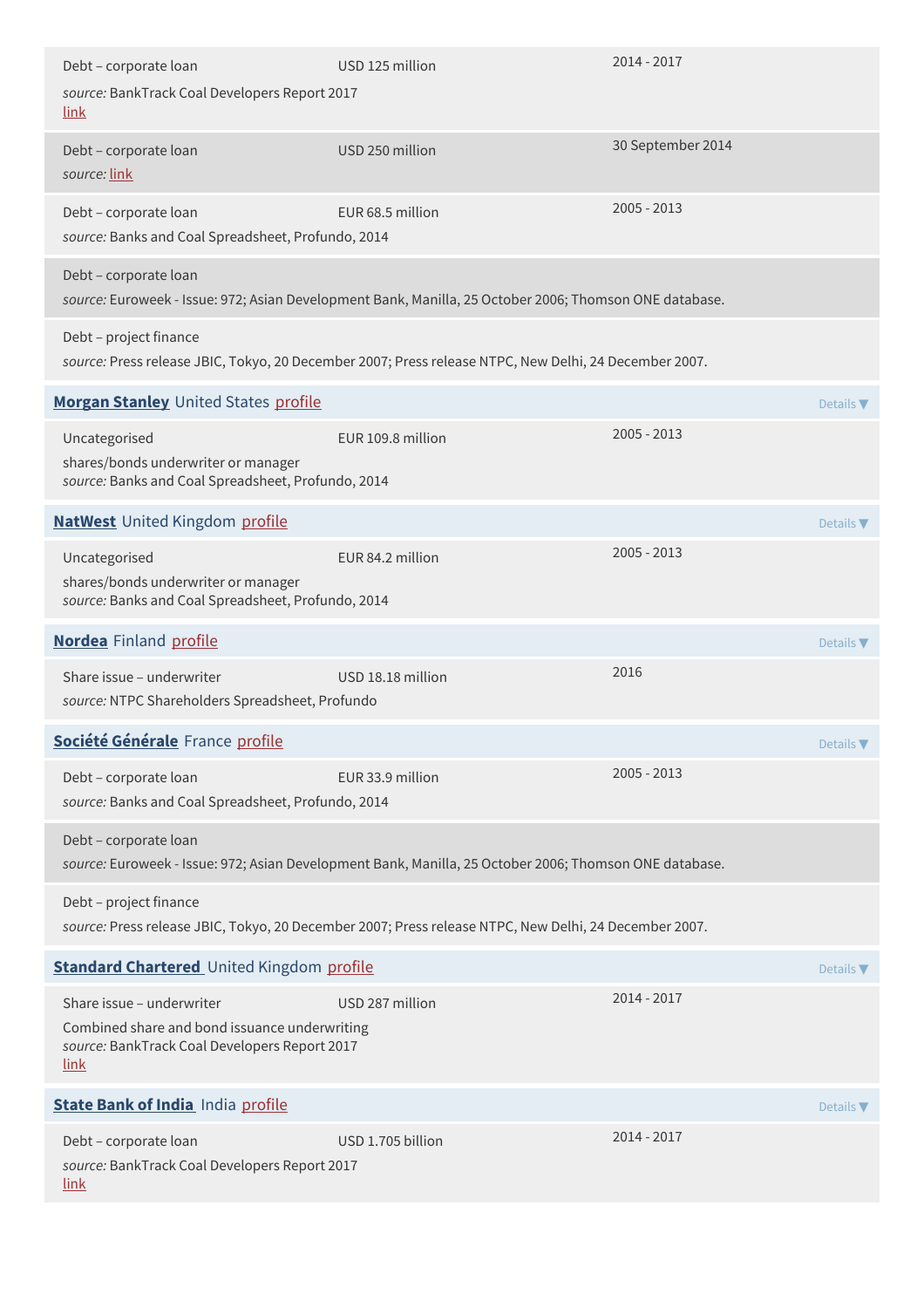| Share issue - underwriter<br>Combined share and bond issuance underwriting<br>source: BankTrack Coal Developers Report 2017<br><u>link</u> | USD 839 million                                                                                        | 2014 - 2017   |                  |
|--------------------------------------------------------------------------------------------------------------------------------------------|--------------------------------------------------------------------------------------------------------|---------------|------------------|
| Debt - corporate loan<br>source: Banks and Coal Spreadsheet, Profundo, 2014                                                                | EUR 1,924.7 million                                                                                    | $2005 - 2013$ |                  |
| Uncategorised<br>shares/bonds underwriter or manager<br>source: Banks and Coal Spreadsheet, Profundo, 2014                                 | EUR 112.7 million                                                                                      | $2005 - 2013$ |                  |
| Debt - corporate loan<br>source: Press release NTPC, 14 May 2009.                                                                          |                                                                                                        |               |                  |
| Uncategorised<br>Principal Manager<br>source: Annual Report 2007-2008, NTPC, New Delhi, August 2008.                                       |                                                                                                        |               |                  |
| <b>Sumitomo Mitsui Banking Corporation (SMBC)</b> Japan profile                                                                            |                                                                                                        |               | Details $\nabla$ |
| Debt - corporate loan<br>source: BankTrack Coal Developers Report 2017<br>link                                                             | USD 312 million                                                                                        | 2014 - 2017   |                  |
| Debt - corporate loan<br>source: Banks and Coal Spreadsheet, Profundo, 2014                                                                | EUR 113.4 million                                                                                      | 2005 - 2013   |                  |
| Debt - corporate loan                                                                                                                      | source: Euroweek - Issue: 972; Asian Development Bank, Manilla, 25 October 2006; Thomson ONE database. |               |                  |
| Debt - project finance                                                                                                                     | source: Press release JBIC, Tokyo, 20 December 2007; Press release NTPC, New Delhi, 24 December 2007.  |               |                  |
| <b>Sumitomo Mitsui Trust Bank</b>                                                                                                          |                                                                                                        |               | Details $\nabla$ |
| Debt - corporate loan<br>source: BankTrack Coal Developers Report 2017<br>link                                                             | USD 125 million                                                                                        | 2014 - 2017   |                  |
| <b>WestLB AG</b> Germany profile                                                                                                           |                                                                                                        |               | Details $\nabla$ |
| Debt - corporate loan                                                                                                                      | source: Euroweek - Issue: 972; Asian Development Bank, Manilla, 25 October 2006; Thomson ONE database. |               |                  |
| <b>Export credit agencies</b>                                                                                                              |                                                                                                        |               |                  |
| <b>Export-Import Bank of India India profile</b>                                                                                           |                                                                                                        |               | Details $\nabla$ |
| Uncategorised                                                                                                                              |                                                                                                        |               |                  |
| <b>Government funding</b>                                                                                                                  |                                                                                                        |               |                  |
| <b>Government of India</b>                                                                                                                 |                                                                                                        |               | Details $\nabla$ |
| Share issue - underwriter<br>source: NTPC Shareholders spreadsheet, Profundo                                                               | USD 10,107.29 million                                                                                  | 2016          |                  |